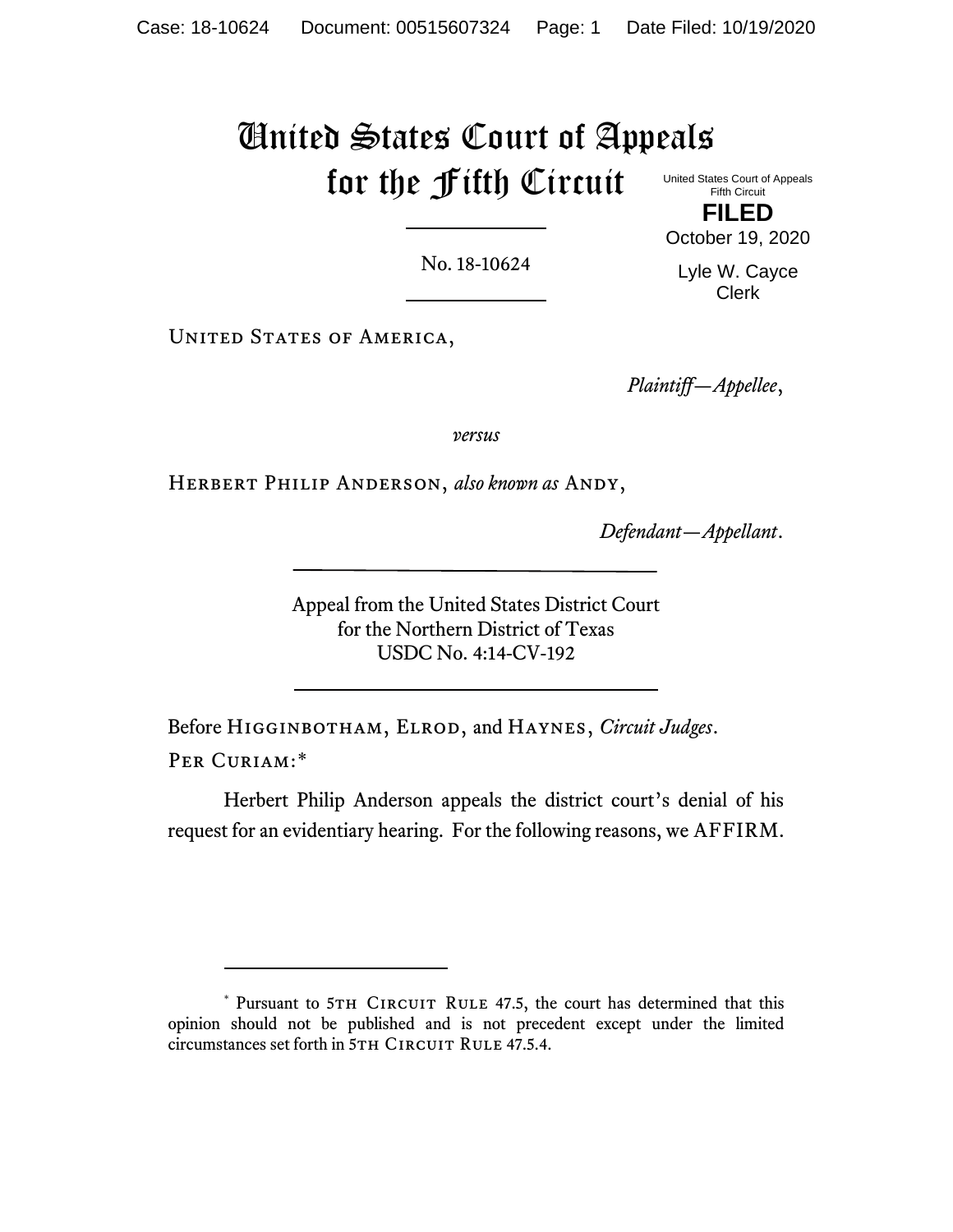## **I. Background**

Anderson was convicted of money laundering and taking part in a methamphetamine conspiracy. *See United States v. Holt*, 493 F. App'x 515, 517 (5th Cir. 2012). On direct appeal, we determined that the evidence was sufficient to support the convictions. *See id.* at 518–21. Accordingly, we affirmed Anderson's convictions and his sentence. *Id.* at 524.

Anderson then filed a § 2255 application in which he argued, among other things, that the Government had obtained his conviction by knowingly using false testimony at trial. Anderson claimed that "a trio of key government witnesses joined together to create false testimony directly implicating" him.<sup>[1](#page-1-0)</sup> To support his claim, Anderson submitted several statements from his fellow prisoners and co-defendants. A more complete description of the allegations is contained in our opinion on the first appeal in the § 2255 case. [2](#page-1-1) *See United States v. Anderson*, 712 F. App'x 383, 387-88 (5th Cir. 2017) (*Anderson I*).

The district court denied Anderson's § 2255 motion without a hearing. The district court did not decide whether any trial testimony was actually false; it determined only that there was no basis to conclude that the Government *knew* any testimony was false, as is necessary to state a due process claim.

Anderson appealed the district court's denial of his § 2255 motion, and we granted a Certificate of Appealability ("COA") on two issues: (1) a claim of ineffective assistance of appellate counsel and (2) a claim that the

<sup>&</sup>lt;sup>1</sup> The three witnesses in question were Coleman, Adams, and Roger Flittie.

<span id="page-1-1"></span><span id="page-1-0"></span><sup>&</sup>lt;sup>2</sup> Our original opinion regarding the direct appeal spent only two paragraphs on Adams's testimony regarding an alleged drug discussion at which Anderson allegedly participated. *Holt*, 493 F. App'x at 517-18.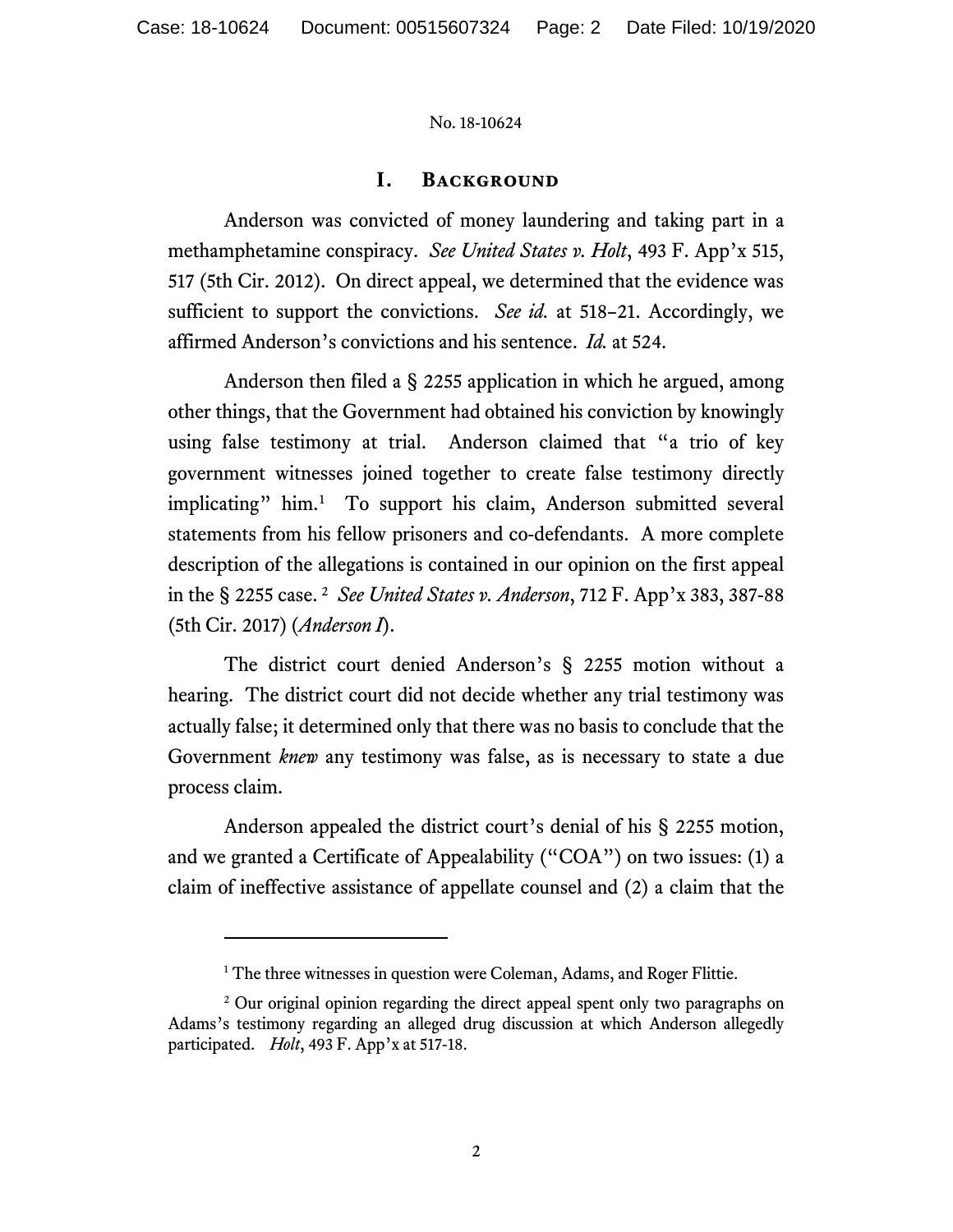"Government knowingly used material, perjured testimony." We affirmed the denial of the claim for ineffective assistance of counsel; however, we remanded the false testimony claim to the district court "to determine whether an evidentiary hearing [wa]s required in light of the new evidence." *Id.* at 388. The "new evidence" was a January 2016 handwritten letter from Steven Adams as to which we granted Anderson's motion to supplement the record.[3](#page-2-0) *See id.* at 387 n.4. Adams was one of the witnesses against Anderson at his trial. *See id.* at 388. At that trial, a 2009 exculpatory letter from Adams was explained as having been requested by Anderson. *Id.* In the original § 2255 proceeding, a deposition witness contended that Adams had "come up" with a "story" at trial at the Government's request. *Id.* In remanding, we explained that we were not making a determination on the merits; "[n]or d[id] we make any determination of whether an evidentiary hearing [wa]s warranted." *Id.*

On remand, the district court considered only "whether the [2016] letter would have changed the court's conclusion that [Anderson] was not entitled to an evidentiary hearing[.]" *Anderson v. United States*, No. 4:09- CR-115-A, 2018 WL 1947048, at \*2 (N.D. Tex. Apr. 24, 2018) (*Anderson II*). It determined, on the face of the record, "[t]he conclusory allegations made in the letter [were] . . . wholly incredible and d[id] not entitle [Anderson] to an evidentiary hearing." *Id.* at \*5. The district court ultimately denied a COA. Anderson timely appealed.

<span id="page-2-0"></span><sup>&</sup>lt;sup>3</sup> In the 2016 letter, Adams stated the 2009 letter, which claimed that Anderson was not involved in the drug transactions, was truthful. According to the letter, an Assistant U.S. Attorney had "coached" Adams "on how [to] implicate [Anderson] on being present and involved in a drug deal at [Gerry's] with Medina." Adams wrote that he had "made up this story" because he had been promised leniency.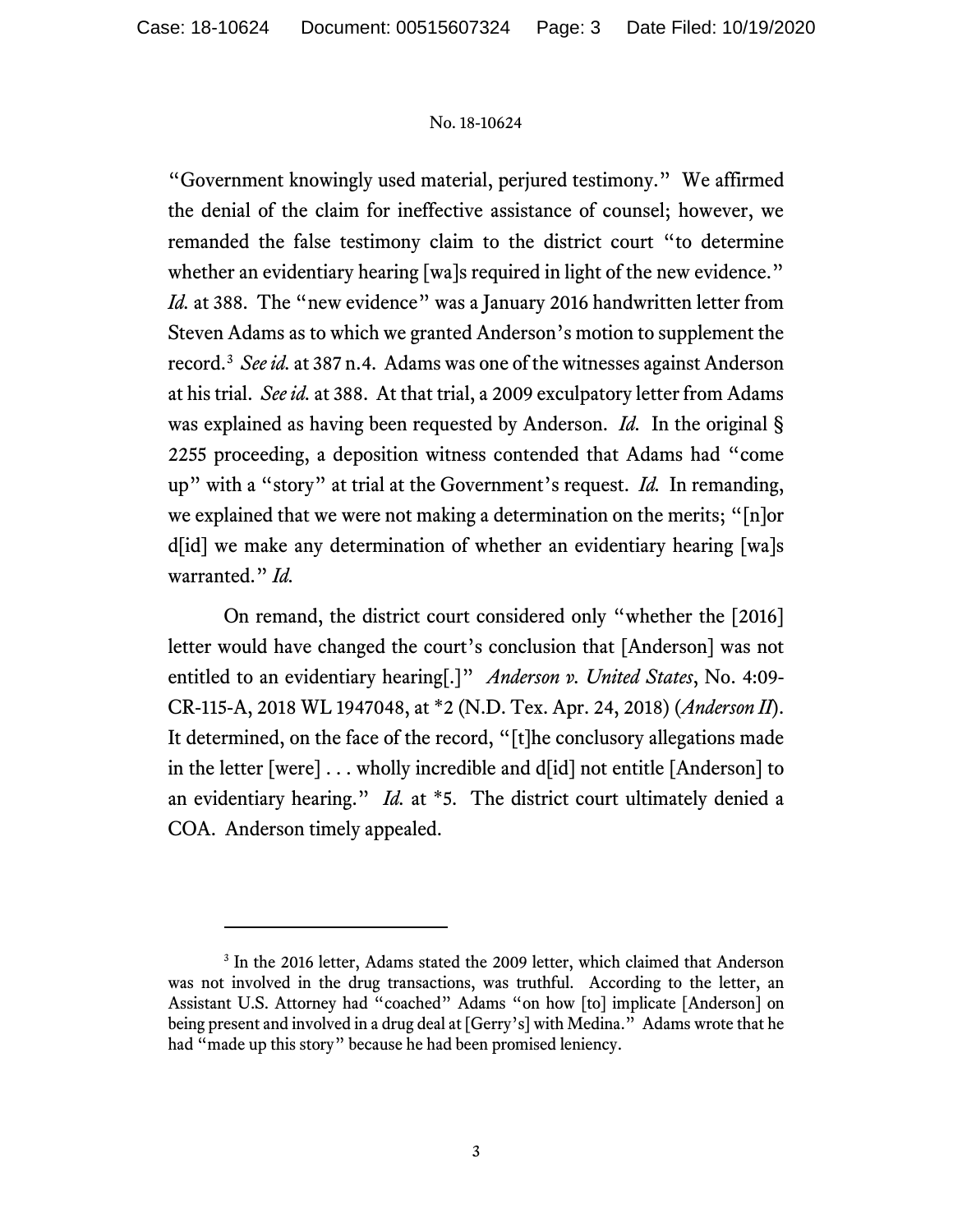# **II. Jurisdiction and Standard of review**

In this second appeal, we granted a COA on two issues: (1) whether the district court abused its discretion by failing to hold an evidentiary hearing, and (2) whether, if a remand is required, the case should be reassigned to another district judge. We have jurisdiction under 28 U.S.C. § 2253 to review the district court's order with respect to those issues. We review the district court's denial of a § 2255 motion, without an evidentiary hearing, for an abuse of discretion. *United States v. Cervantes*, 132 F.3d 1106, 1110 (5th Cir. 1998).

## **III. Discussion**

Anderson argues that the district court abused its discretion by not holding an evidentiary hearing. We reject this argument.

A district court may forgo an evidentiary hearing in deciding a § 2255 motion "only if the motion, files, and records of the case conclusively show that the prisoner is entitled to no relief." *United States v. Bartholomew*, 974 F.2d 39, 41 (5th Cir. 1992) (per curiam). When facts are at issue in a § 2255 proceeding, a hearing is required if (1) the record, as supplemented by the trial court's personal knowledge or recollection, does not conclusively negate the facts alleged in support of the claim for § 2255 relief, and (2) the movant would be entitled to postconviction relief as a legal matter if his factual allegations are true. *Friedman v. United States*, 588 F.2d 1010, 1014–15 (5th Cir. 1979) (per curiam).

"To establish a due process violation based on the government's use of false or misleading testimony, [Anderson] must show that (1) the testimony in question was actually false; (2) the testimony was material; and (3) the prosecution had knowledge that the testimony was false." *United States v. Webster*, 392 F.3d 787, 801 (5th Cir. 2004).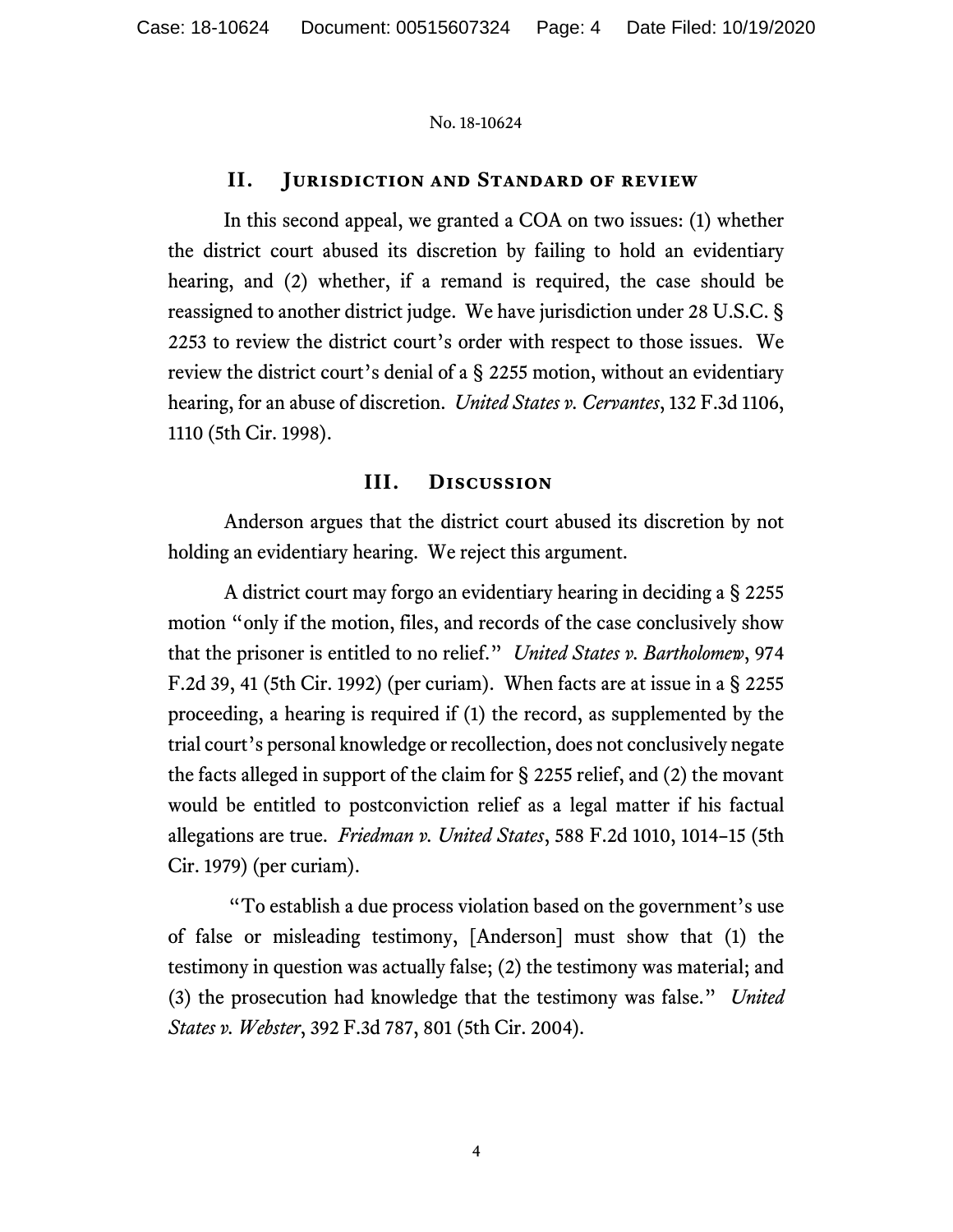Contested factual issues generally may not be decided on affidavits alone. *See Montgomery v. United States*, 469 F.2d 148, 150 (5th Cir. 1972) (per curiam); *United States v. Arguellas*, 78 F. App'x 984, 986–87 (5th Cir. 2003) (per curiam). However, we have previously made clear that a district court does not have to assess evidence in a vacuum and can "use its own knowledge of the record, its observations from trial, its prior experience with the parties and counsel, and clear contradictions between an affidavit and other record documents to determine whether the § 2255 movant is entitled to 'no relief.'" *United States v. Arledge*, 597 F. App'x 757, 759 (5th Cir. 2015) (per curiam). This process was employed by the district court here.

The district court highlighted numerous questions about the 2016 letter's origin, timing, and authenticity, none of which Anderson addressed. *Anderson II*, No. 4:09-CR-115-A at \*2. The district court then held that, even taking the 2016 letter at face value, the substance of the letter would not entitle Anderson to relief. *Id.* The 2016 letter only said that Adams had invented a story about "being present and involved in a drug deal at [Gerry's] with Medina"; it did "not say that any of the rest of Adams' trial testimony was false." *Id.*

The district court thus surmised that the 2016 letter did not recant Adams's trial testimony that Adams drafted the 2009 letter because he thought it would help him make bail and because Anderson had "promised to look out" for him. *Id.* at \*3. The district court also determined that the 2016 letter "add[ed] nothing to the previously considered § 2255 materials, which [were] hearsay, conclusory, and unsupported." *Id.* at \*4. In doing so, the court noted that "none of the so-called declarants [in the § 2255 exhibits] testified at trial," so there was no reason to believe them or to consider them "reliable third persons." *Id.*